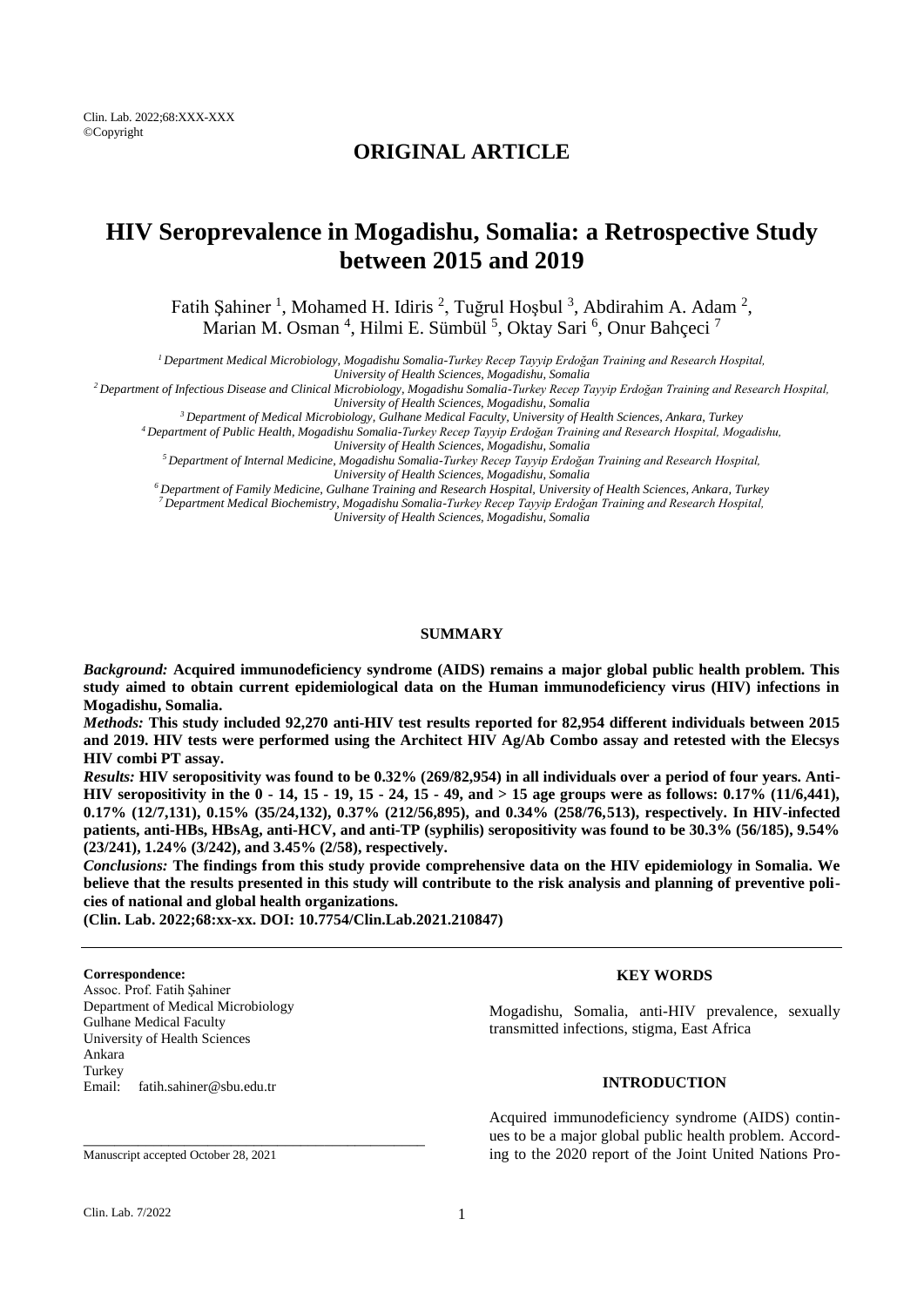gramme on HIV/AIDS (UNAIDS), it is estimated that there are 38 million HIV-infected people, 1.7 million new cases, and 690,000 AIDS-related deaths in 2019 worldwide [1]. UNAIDS aims to control and even end AIDS disease in the near future with the contributions of international health organizations [2]. Comprehensive determination of HIV serostatus is a critical first step, as well as suppressing viral replication in HIVpositive individuals, in the elimination of the AIDS epidemic [3,4]. Public health programs on HIV and AIDS response in Somalia with the support of national institutions (*National HIV Program Ministry of Health*) and international organizations are at a beginning stage. However, there is strong evidence that the rates of voluntary testing or seeking treatment for HIV infection diagnosis are very low due to rigid and prevalent stigmatization and discrimination, with some people dying without being diagnosed [5-9]. Thus, the high rate of undiagnosed cases of HIV infection is considered a serious obstacle to the execution of these programs. Other factors such as the additional burden of co-infections (especially tuberculosis, hepatitis B and C), the limited data on the epidemiology of transmission in different age groups, the small number of diagnostic and treatment institutions, and economic deficiencies are also important drivers of the spread of HIV infections and obstacles to the goals of AIDS control. Unwillingness of people living with HIV to disclose their status due to the associated stigma and insecurity makes it difficult to conduct a reliable nationwide survey [5]. A civil war started in 1988 shortly after the first discovery of the HIV virus (1983) and the first case (1987) and research reports on HIV infections in Somalia [10-12]. The drought of 2011 and ongoing instability, the effects which have currently diminished, caused many people to migrate out of the country [13-15]. Fleeing from war and famine, as well a massive internal population displacement occurred especially around Mogadishu. Although data from screening studies involving Somali immigrants in different countries provided valuable information on the habits and behavior of the Somali population, there is limited knowledge about HIV prevalence in residents of Somalia, given the security concern that limits any data collection effort [6,16-18]. The HIV prevalence rate for 2019 is estimated as 0.07% across Somalia by UNAIDS, and it is estimated that only one third of HIV-infected people receive antiretroviral therapy [19]. Additionally, a decreasing trend was reportedly observed in HIV prevalence and AIDS-related deaths in Somalia since 2004 - 2006, and new infections have followed a stable course since 2015 [9]. There is no comprehensive study on the prevalence and characteristics of HIV infections in Somalia. This study aimed to present HIV data generated over 4 years by our laboratory, which is the most comprehensive diagnostic laboratory in Somalia, to foster efficient comparison with other data in the literature and reveal epidemiological parameters that can contribute to national and international preventive studies.

#### **MATERIALS AND METHODS**

The study was conducted after obtaining approval from the institutional ethics committee (Ethics Committee of Somalia Turkey Recep Tayyip Erdogan Education and Research Hospital, date: 05.12.2019, decision no.: 179, number: MSTH/2720). Our study group consisting of people who apply to our hospital voluntarily, all patient's information was protected with confidentiality, and the study was conducted in accordance with the Declaration of Helsinki.

### **Study group and design**

In the study, all anti-HIV tests were evaluated retrospectively for 82,954 different individuals in the period between June 2015 and November 2019 in the Medical Microbiology Laboratory of Mogadishu Somalia-Turkey Recep Tayyip Erdoğan Training and Research Hospital. Test requests were monitored for a follow-up time close to four and a half years.

#### **Serological tests**

HIV serological tests were performed using the Architect HIV Ag/Ab Combo Reagent Kit (Abbott Diagnostics, Wiesbaden, Germany) on the Architect I 2000 SR (Abbott Diagnostics, Abbott Park, IL USA) system. The results were considered as reactive ( $S/Co \ge 1.00$ ) and non-reactive  $(S/Co < 1.00)$ . Samples with low-level (< 10.0 S/Co) reactivity in the detection assay were retested using a second screening assay (Elecsys HIV combi PT assay) on a different system (Cobas e 411 analyzers, Roche Diagnostics, Rotkreuz, Switzerland). Test results were defined as a HIV seropositive in the case of repetitive reactive results in both Architect HIV Ag/Ab Combo and Elecsys HIV combi PT assay systems [20,21]. Some cases were retested, and further controls were performed with the OnSite HIV 1/2 Ab Plus Combo Rapid Test (Biotech Inc, Bejing, China). All verification tests for the same sample were evaluated as a single test. Anti-HCV, HBsAg, and anti-HBs tests were performed using the Architect Kits (Abbott Diagnostics, Germany) on the Architect I 2000 SR system (Abbott Diagnostics, USA). For syphilis diagnosis, the Architect Syphilis TP assay was used in the same platform. In addition, a rapid chromatographic immunoassay test (VESRapido Immunochromographic cassette test, Vesta Medical, Ankara, Turkey) was used for the qualitative detection of *Treponema pallidum* IgG and IgM antibodies as an alternative confirmation.

#### **Statistical analysis**

At the end of the study, frequency, mean, and standard deviation were calculated, and comparisons were performed using chi-squared test and Fisher's exact probability test. A p-value  $< 0.05$  was considered statistically significant (at the 95% confidence interval). All analyses were performed using SPSS v. 22.0 (IBM Statistics for Windows; IBM Corp., Armonk, NY).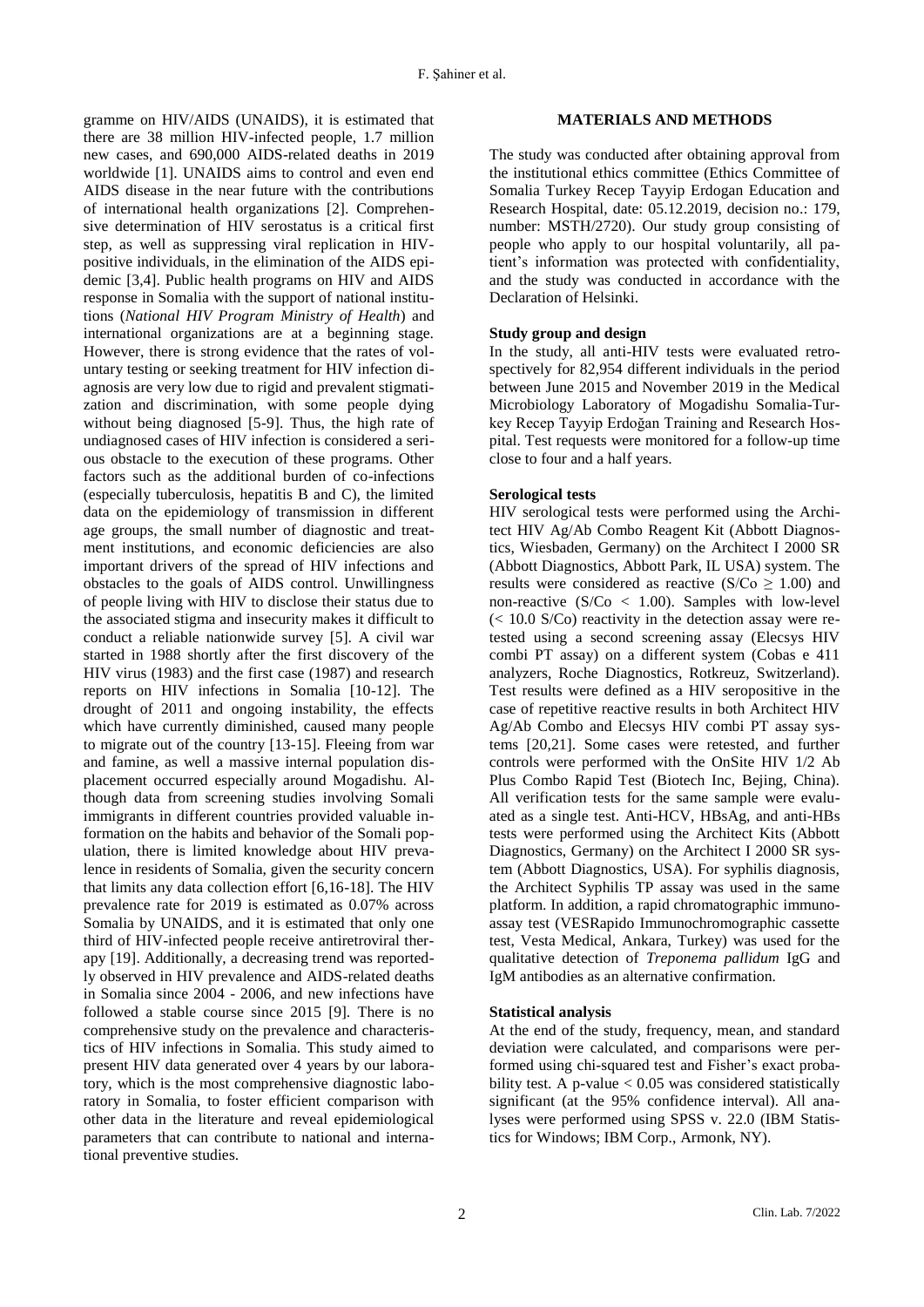|              | HIV seropositive individuals/tested individuals $(\% )$ |                      |                        |                                 |                   |  |
|--------------|---------------------------------------------------------|----------------------|------------------------|---------------------------------|-------------------|--|
| <b>Years</b> | $0.003 - 14$ years                                      | $\geq$ 15 years male | $\geq$ 15 years female | $\geq$ 15 years male and female | All study groups  |  |
| 2015         | 0/200(0)                                                | 1/1,037(0.10)        | 4/743(0.54)            | 5/1,780(0.28)                   | 5/1,980(0.25)     |  |
| 2016         | 0/419(0)                                                | 14/4,392 (0.32)      | 17/3,388(0.50)         | 31/7,780 (0.40)                 | 31/8,199(0.38)    |  |
| 2017         | 3/1,208(0.25)                                           | 22/7,164(0.31)       | 18/5,989 (0.30)        | 40/13,153(0.30)                 | 43/14,361(0.30)   |  |
| 2018         | 4/1,683(0.24)                                           | 44/11,616 (0.38)     | 46/9,717 (0.47)        | 90/21,333 (0.42)                | 94/23,016 (0.41)  |  |
| 2019         | 4/2,931(0.14)                                           | 46/17,913 (0.26)     | 46/14,554(0.32)        | 92/32,467 (0.28)                | 96/35,398 (0.27)  |  |
| <b>Total</b> | 11/6,441(0.17)                                          | 127/42,122 (0.30)    | 131/34,391 (0.38)      | 258/76,513 (0.34)               | 269/82,954 (0.32) |  |
| Age range    | $0.003 - 109$ (mean: $34.9 \pm 24.8$ , median 29)       |                      |                        |                                 |                   |  |

**Table 1. HIV seroprevalence in tested individuals during the study period (2015 - 2019).**

**Table 2. HIV seropositivity in selected age groups with epidemiological importance.**

|              | 15 - 19 years                         |                             |                               | 15 - 24 years                         |           |                               | $15 - 49$ vears                       |            |            |
|--------------|---------------------------------------|-----------------------------|-------------------------------|---------------------------------------|-----------|-------------------------------|---------------------------------------|------------|------------|
|              | (HIV-positive/tested individuals) (%) |                             |                               | (HIV-positive/tested individuals) (%) |           |                               | (HIV-positive/tested individuals) (%) |            |            |
| <b>Years</b> | <b>Male</b>                           | Female                      | $M + F$                       | Male                                  | Female    | $M + F$                       | Male                                  | Female     | $M + F$    |
| 2015         | 0/113                                 | 0/70                        | 0/183                         | 0/318                                 | 0/197     | 0/515                         | 1/689                                 | 3/522      | 4/1,211    |
|              | $\boldsymbol{\left(0\right)}$         | (0)                         | $\boldsymbol{\left(0\right)}$ | (0)                                   | (0)       | $\boldsymbol{\left(0\right)}$ | (0.15)                                | (0.57)     | (0.33)     |
| 2016         | 0/237                                 | 1/235                       | 1/472                         | 0/962                                 | 3/862     | 3/1,824                       | 12/3.078                              | 16/2,416   | 28/5,494   |
|              | $\boldsymbol{0}$                      | (0.43)                      | (0.21)                        | $\boldsymbol{\left(0\right)}$         | (0.35)    | (0.16)                        | (0.39)                                | (0.66)     | (0.51)     |
| 2017         | 2/542                                 | 0/437                       | 2/979                         | 4/1,990                               | 2/1,612   | 6/3,602                       | 15/5,060                              | 15/4,573   | 30/9,633   |
|              | (0.37)                                | $\left( \mathbf{0} \right)$ | (0.20)                        | (0.20)                                | (0.12)    | (0.17)                        | (0.30)                                | (0.33)     | (0.31)     |
| 2018         | 1/897                                 | 2/795                       | 3/1,692                       | 2/3,035                               | 5/2,615   | 7/5,650                       | 34/7.997                              | 38/6.968   | 72/14.965  |
|              | (0.11)                                | (0.25)                      | (0.18)                        | (0.07)                                | (0.19)    | (0.12)                        | (0.43)                                | (0.55)     | (0.48)     |
| 2019         | 4/2,098                               | 2/1,707                     | 6/3,805                       | 9/7.404                               | 10/5,137  | 19/12.541                     | 39/14.238                             | 39/11.354  | 78/25,592  |
|              | (0.19)                                | (0.12)                      | (0.16)                        | (0.12)                                | (0.19)    | (0.15)                        | (0.27)                                | (0.34)     | (0.30)     |
| <b>Total</b> | 7/3,887                               | 5/3,244                     | 12/7.131                      | 15/13.709                             | 20/10,423 | 35/24,132                     | 101/31,062                            | 111/25.833 | 212/56,895 |
|              | (0.18)                                | (0.15)                      | (0.17)                        | (0.11)                                | (0.19)    | (0.15)                        | (0.33)                                | (0.43)     | (0.37)     |

**M: Male, F: Female.**

# **Table 3. Parameters of further infectious agents in 269 HIV infected patients.**

|                                                     | Anti HBs | HBSAg    | Anti HCV total | <b>Syphilis</b> |
|-----------------------------------------------------|----------|----------|----------------|-----------------|
| Seropositivity $(\% )$ for related pathogens in HIV | $30.3\%$ | 9.54%    | $1.24\%$       | 3.45%           |
| seropositive individuals                            | (56/185) | (23/241) | (3/242)        | (2/58)          |

**Table 4. Characteristics and date of seroconversion in the four seroconverters.**

|           | Age $*$ | <b>Gender</b> | <b>First test</b>                                               | <b>Positive test</b> | <b>Polyclinics</b>                     |
|-----------|---------|---------------|-----------------------------------------------------------------|----------------------|----------------------------------------|
| Patient 1 | 29      | male          | Jan. 19th, 2019 negative                                        | Jul. 7th, 2019       | infectious diseases polyclinic         |
| Patient 2 | 52      | female        | Nov. 28th, 2015<br>(also 4 negative tests at 6-month intervals) | Dec. 2nd, 2017       | dialysis patient                       |
| Patient 3 | 29      | female        | Feb. 28th, 2017 - negative                                      | May 2nd, 2019        | obstetrics<br>(test during childbirth) |
| Patient 4 | 21      | male          | Feb. $10th$ , $2019$ - negative                                 | Mar. 24th, 2019      | infectious diseases polyclinic         |

**\* Age at which seroconversion was determined.**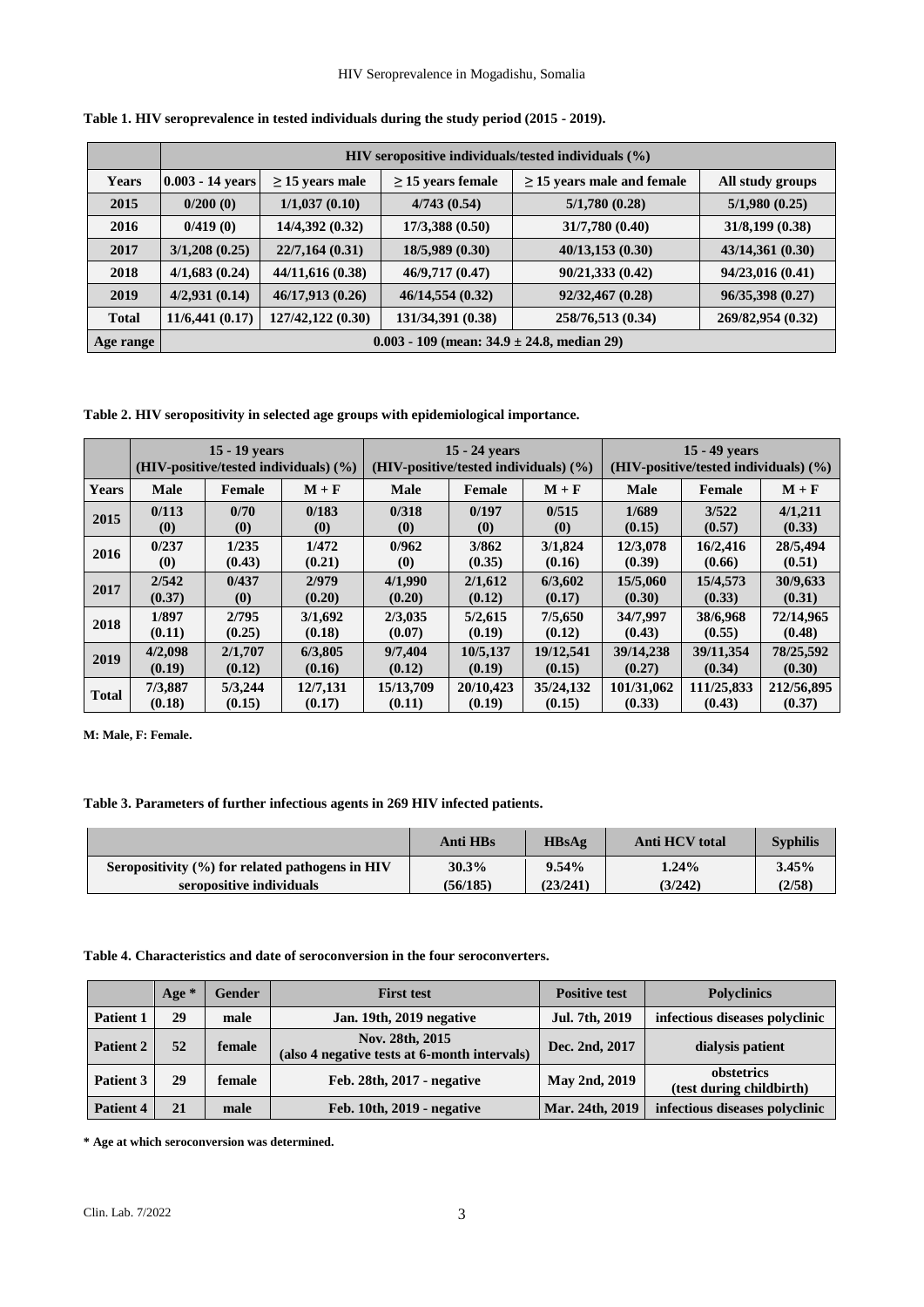F. Şahiner et al.



**Figure 1. Testing algorithm on the study groups and their HIV seropositivity rates.**



**Figure 2. All study group individuals tested for anti-HIV and seropositivity rates (%) according to age groups.**

#### **RESULTS**

Overall, a total of 92,270 tests were performed and reported for 82,954 different individuals aged 1 day to 109 years (*single test reported for 76,902 individuals and multiple tests with at least a week interval reported for 6,052 individuals*). Among the study group were 5,743 asymptomatic people without any health complaints (those who had tests for candidate student screening, job application and visa permit requirements, many of these individuals had planned travels to Saudi Arabia and Qatar, countries that have HIV-related travel restrictions).

The age range of the 82,954 individuals included in the study group was 1 day - 109 years (mean:  $34.9 \pm 24.8$ , median: 29), and the age range of the 269 (0.32%) anti-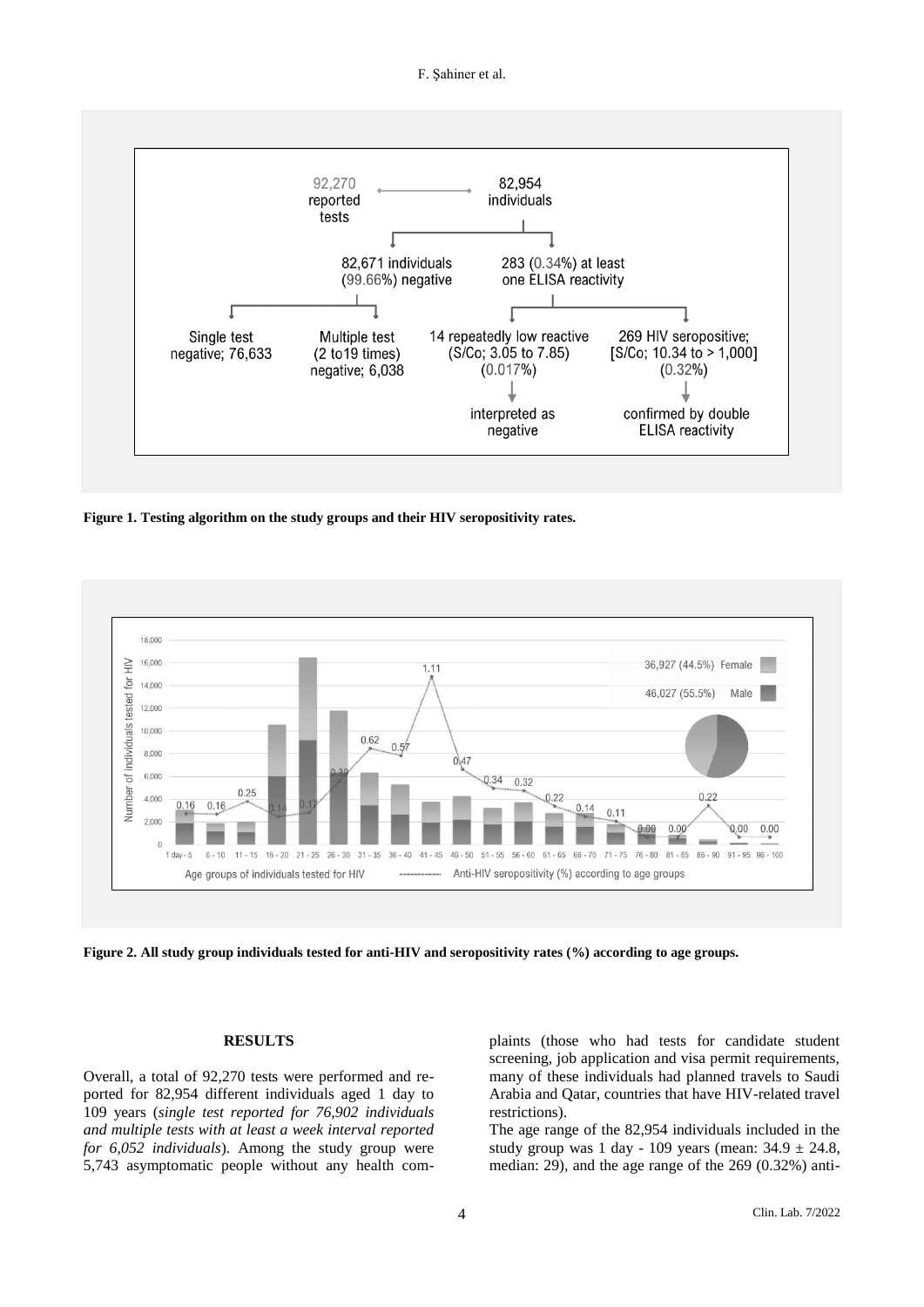

**Figure 3. Left: UNAIDS estimated HIV prevalence (%) in 15 to 49-year-old adults in African countries [25]. Right: Regional results (%) for adults in the WHO 2004 HIV Surveillance Survey conducted in Somalia [26]. a-f Other important epidemiological data [5,11,27-30].**

HIV seropositive individuals was 1 day - 87 (mean 36.1  $\pm$  13.9, median 35). HIV seropositivity was 0.34 (261/ 77211) and 0.14% (8/5,743), respectively, in two groups: applied for hospital treatment and healthy individuals. Anti-HIV tests of 82,671/82,954 (99.7%) individuals were negative. In addition, low reactivity was detected with both anti-HIV test kits (Architect HIV Ag/Ab Combo and Elecsys HIV combi PT assay) in 14 patients; only one of these patients provided a control sample 2 weeks later which again exhibited low reactivity. In these 14 patients, the results could not be confirmed, and these individuals were not included in the seropositive or seronegative category (Figure 1). Also, during the study period, seroconversion was observed in four patients (Table 4).

The seropositivity rate between the ages of 41 - 45 was 1.1% (20/1818) in females and 1.13% (22/1952) in males, and these rates were significantly higher ( $p =$ 0.0001) than in all the other age groups in both females (0.33%; 115/35,109) and males (0.25%; 112/44,075) (Figure 2). Although there was no significant difference in the seropositivity rates between males (7/3,905) and females (4/2,536) under 14 years of age ( $p = 0.125$ ), in the 15 - 49 age group, the infection rate was significantly higher in females than in males; 111/25,833 (0.43%) in females and  $101/31,062$  (0.33%) in males ( $p = 0.04$ ) (Table 2).

HBsAg seropositivity percentage 9.5% (23/241) was significantly higher in HIV-infected patients than in anti-HCV seropositivity 1.24%  $(3/242)$  (p = 0.0001). Due to the retrospective nature of the study, not all HIV seropositive individuals (269) were tested for anti-HBs, HBsAg, anti-HCV total and syphilis. Furthermore, the rate of those who had an anti-HIV seropositive result and came back for control was only 3.35% (9/269).

### **DISCUSSION**

Although infection rates in Mogadishu are significantly lower than worldwide, estimated AIDS-related deaths are higher than the case rate in Somalia. High mortality rates are mainly related to people's avoidance of diagnosis and treatment due to stigma and discrimination [5,7]. In addition, there are many other important problems, such as the limited number of facilities that provide testing for HIV diagnosis and treatment (only in the central regions of the country), diagnosis-treatment costs, including travel costs, difficulties of pharmacies to procure and deliver HIV antiviral drugs, the hospitals'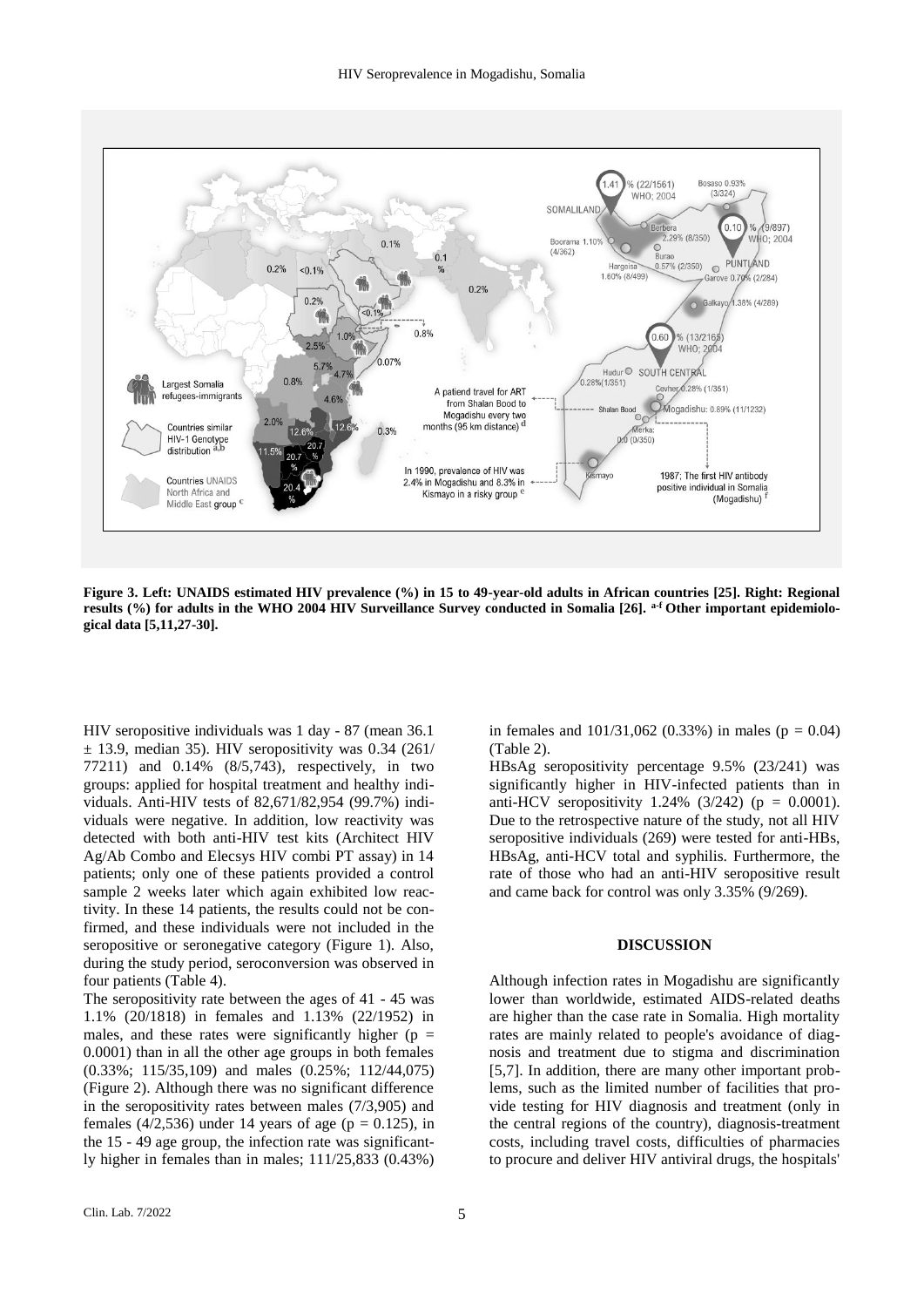concern about economic losses due to openly declaring HIV treatment processes, low knowledge and awareness in residents, emergency medical interventions, and blood transfusions after increased frequency of injuries [5,15,22]. People who come for HIV testing often develop AIDS because of delayed diagnosis, which causes high mortality rates [5]. Given that people with a positive result tend to avoid healthcare and isolate themselves, they rarely come for checkups; thus, it is also important to have screening tests available at the first visit, which may be the only visit for this population [5,13]. The fact that only 3.35% (9/269) of the HIV seropositive patients returned to our hospital for follow-up and control is a strong indicator emphasizing the importance of this situation. Similarly, people generally postpone the treatment process for various diseases due to treatment costs and other reasons and do not apply to hospitals unless there is an emergency or a serious situation. In this study, many people who visited our hospital for different purposes were examined for HIV seropositivity according to different age groups, and the data obtained provide possible results about the general population and the course of infection over more than four years. Seroconversion was observed in four patients during the entire study period (Table 4); we did not have a real follow-up, as most of the patients provided only one sample. In a study conducted nearly 20 years ago, HIV seroconversion was reported as 1.47% (1/68) in 6 months in an at-risk group [23]. The Architect HIV Ag/Ab Combo has proven to be highly reliable for screening; however, the frequency of false-positive results may be a problem in low HIV prevalence settings. Therefore, we minimized possible false positive results by using an additional test as Elecsys HIV combi PT assay and card tests and by keeping the level of S/Co value high [20,21,24].

Similar to the prevalence estimates across Somalia, HIV seropositivity is found to be lower than in neighboring countries (Figure 3); the distribution by age groups and gender was similar to those reported worldwide [1]. Thus, the HIV prevalence is lower in children (0 - 14 years) (0.17%), higher in 15 - 49 years (0.37%) (Table 1 and 2), and higher in women than men (0.43% vs.  $0.33\%$ ,  $p = 0.04$ ) in the 15 - 49 age group. The seropositivity rate between the ages of 41 - 45 was significantly higher than in other age groups, both in females and males, with 1.1% and 1.13%, respectively ( $p = 0.0001$ ). These data indicate that women of childbearing age and the 41 - 45 age group (women and man) are more affected by HIV infections and that these groups may be the primary target in controlling the spread of the infection.

Institutional reports covering the years between 2006 - 2010 [26,31] and previous studies [8,9] conducted in different groups showed that HIV prevalence was higher in Somaliland located in the north of the country and indicated that the prevalence of infection was decreasing southward (Somaliland > Puntland > South Central Somalia) (Figure 3). The relatively higher HIV

prevalence found in Somaliland may be associated with trade-related mobility and conflict-related forced migration [9]. Higher prevalence rates and diversity of HIV genotype distribution are noticeable in Djibouti compared to Somalia, Yemen, Saudi Arabia, and North Sudan [25,27]. In our study, the HIV seropositivity rate was lower than that stated in the 2004 World Health Organization (WHO) report [26], which is the most comprehensive study in the past and included about 4,700 people. This may be related to the larger size (82,954 people) of our study group and the general downward trend of HIV infections since 2004 [19]. However, the rate in our study is higher than current estimates [19], and this may be related to the characteristics of our study group.

Understanding the patterns of HIV/AIDS epidemics is essential for monitoring and tracking the progress of prevention and control efforts in countries [32]. According to WHO, the burden of hepatitis B virus (HBV) and hepatitis C virus (HCV) co-infections is greatest in HIV patients in African and Southeast Asian regions [33]. Although HCV and HIV co-infection rates are estimated in the range of 2 - 15% worldwide (and up to 90% of those are people who inject drugs) [33], the anti-HCV seropositivity rate was lower (1.24%) in HIV-infected patients in this study. This finding indicates that different transmission routes rather than intravenous drug use are reasons for the transmission and spread of HIV infection in Somalia. In addition, common use of plant-derived addictive stimulants such as khat (chat or khat; *Catha edulis Forsskal*) instead of intravenous drugs can affect the spread pattern of the infection and the distribution of co-infections. Even esophageal cancer in Somalia, being the most common type of cancer in both men and women, has also been associated with the use of khat [34]. In a study involving Somali immigrants, it was emphasized that the prevalence rates or modes of transmission of hepatitis B and C should not be assumed to follow United States models [13]. In a study carried out in 1990 in Somalia, it was found that the presence of HCV infection is not associated with age, gender, risk group, positive syphilis serology, or HIV-1 infection, and it has been noted that the likelihood of HCV transmission among Somalians is low, even in populations at high risk of sexually transmitted diseases [35]. However, available data indicate that the dominant transmission route of the HIV virus is heterosexual contact in Somalia [5,9].

WHO estimated that chronic HBV infection affects an estimated 5 - 20% of people living with HIV [33]. In this study, HBV infections (HBsAg positivity of HIV infected patients was determined as 9.54%) in HIV seropositive subjects and was similar in the general population [22]. HBsAg seropositivity (9.5%) was found significantly higher than in anti-HCV seropositivity (1.24%) in HIV-infected patients in this study (Table 3). But considering the low anti-HCV seropositivity (1.41%) in the general population in Mogadishu [36], the result is possibly a reflection of the overall popula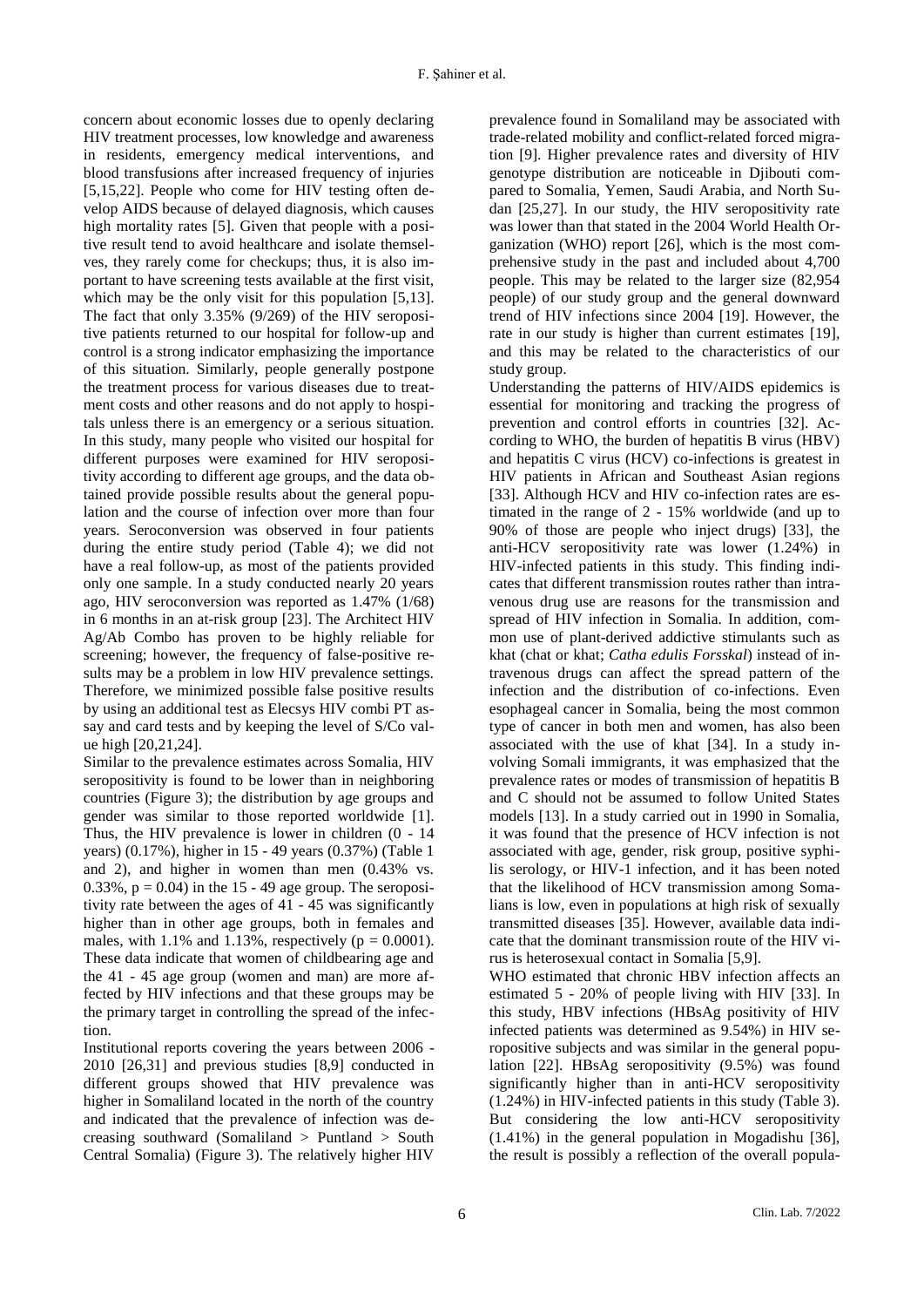tion prevalence of these viruses. Considering the burden of the viral disease, the hepatitis B vaccine has recently been included in the childhood vaccination program in Somalia [37], and children and people of different age groups are regularly vaccinated in our hospital. Lastly, the rate of syphilis in HIV-infected persons in this study (3.45%; 2/58) was also not much higher than that found in blood donors in another study (1.85%; 1/54) [22] and in a similar at-risk group with 3.1% in 2008 [9].

The major limitations of the study were as follows: i. infection definitions were not detailed as HIV-1 and HIV-2, because the double ELISA strategy cannot differentiate between HIV-1 and HIV-2 infection; ii. total number of seropositive subjects is only 269 and this should be taken into account when interpreting the calculations due to the small number of subjects; iii. as a result of conditions in the region that made data collection difficult to compare prevalence data with studies that had been performed 20 years ago and interpret changes in the epidemiology.

#### **CONCLUSION**

There is limited knowledge about HIV prevalence in Somalia, especially in Mogadishu. Addressing HIV in conflict environments is crucial for AIDS-related programs to achieve their goals. We believe that our data may provide information that can be indicative of the prevalence of HIV infections in different age groups and the trends of the HIV prevalence that change over the years. The presented data may give clues about the situation in the rest of the Mogadishu society and contribute to future measurements of HIV eradication.

#### **Source of Funds:**

No external funding was received.

#### **Declaration of Interest:**

The authors declare that there is no conflict of interest. Patients or the public were not involved in the design, or conduct, or reporting, or dissemination plans of our research.

#### **References:**

- 1. The Joint United Nations Programme on HIV and AIDS (UNAIDS), Geneva, Switzerland. UNAIDS DATA 2020. Available at: https://www.unaids.org/en/resources/documents/2020/unaids-data [October 18, 2021].
- 2. Assefa Y, Gilks CF. Ending the epidemic of HIV/AIDS by 2030: Will there be an endgame to HIV, or an endemic HIV requiring an integrated health systems response in many countries? Int J Infect Dis 2020;100:273-7. (PMID: 32920236)
- 3. Hauck K. The costs of home-based HIV testing and counselling in sub-Saharan Africa and its association with testing yield: a literature review. Afr J AIDS Res 2019;18(4):324-31. (PMID: 31779570)
- 4. Abah RC. Achieving HIV targets by 2030: the possibility of using debt relief funds for sustainable HIV treatment in sub-Saharan Africa. J Public Health Policy 2020;41(4):421-35. (PMID: 32747703)
- 5. Salad AM, Mohamed A, Da'ar OB, et al. Sick and solo: a qualitative study on the life experiences of people living with HIV in Somalia. HIV AIDS (Auckl) 2019;11:45-53.
- 6. Kulane A, Owuor JOA, Sematimba D, Abdulahi SA, Yusuf HM, Mohamed LM. Access to HIV care and resilience in a long-term conflict setting: a qualitative assessment of the experiences of living with diagnosed HIV in Mogadishu, Somali. Int J Environ Res Public Health 2017;14(7):721.
- 7. Abdi IA, Ereg D, Ali M, Rahlenbeck SI. Knowledge and attitudes about AIDS/HIV in a semi-nomadic population in Somaliland. J Community Health 2013;38(2):246-9.
- 8. Abdalla E, Ekanem E, Said D, Arube P, Gboun M, Mohammed F. The need for a comprehensive response to HIV/AIDS in northwestern Somalia: evidence from a seroprevalence survey. East Mediterr Health J 2010;16(2):141-5.
- 9. Kriitmaa K, Testa A, Osman M, et al. HIV prevalence and characteristics of sex work among female sex workers in Hargeisa, Somaliland, Somalia. AIDS 2010;24 Suppl 2:S61-7.
- 10. Barré-Sinoussi F, Chermann JC, Rey F, et al. Isolation of a Tlymphotropic retrovirus from a patient at risk for acquired immune deficiency syndrome (AIDS). Science 1983;220(4599): 868-71. (PMID: 6189183)
- 11. Burans J, M Monasser. Ongoing surveillance for HIV amongst STD patients in Somalia. IV International Conference on AIDS, 1988, Abstract No: 5557. Available at: https://quod.lib.umich. edu/c/cohenaids/5571095.0006.002?rgn=main;view=fulltext [October 18, 2021].
- 12. Jama H, Grillner L, Biberfeld G, et al. Sexually transmitted viral infections in various population groups in Mogadishu, Somalia. Genitourin Med 1987;63(5):329-32. (PMID: 2824336)
- 13. Adair R, Nwaneri O. Communicable disease in African immigrants in Minneapolis. Arch Intern Med 1999;159(1):83-5. (PMID: 9892335)
- 14. Seal A, Bailey R. The 2011 Famine in Somalia: lessons learnt from a failed response? Confl Health 2013;7(1):22. (PMID: 24171715)
- 15. Ahmed BH, Giovagnoli MR, Mahad H, Tarsitani GG. Burden of HIV/AIDS infection before and during the civil war in Somalia. East Mediterr Health J 2010;16(8):907-9. (PMID: 21469574)
- 16. Gele AA, Musse FK, Shrestha M, Qureshi S. Barriers and facilitators to contraceptive use among Somali immigrant women in Oslo: A qualitative study. PLoS One 2020;15(3):e0229916. (PMID: 32155181)
- 17. Tiittala P, Ristola M, Liitsola K, et al. Missed hepatitis b/c or syphilis diagnosis among Kurdish, Russian, and Somali origin migrants in Finland: linking a population-based survey to the national infectious disease register. BMC Infect Dis 2018;18(1): 137. (PMID: 29558910)